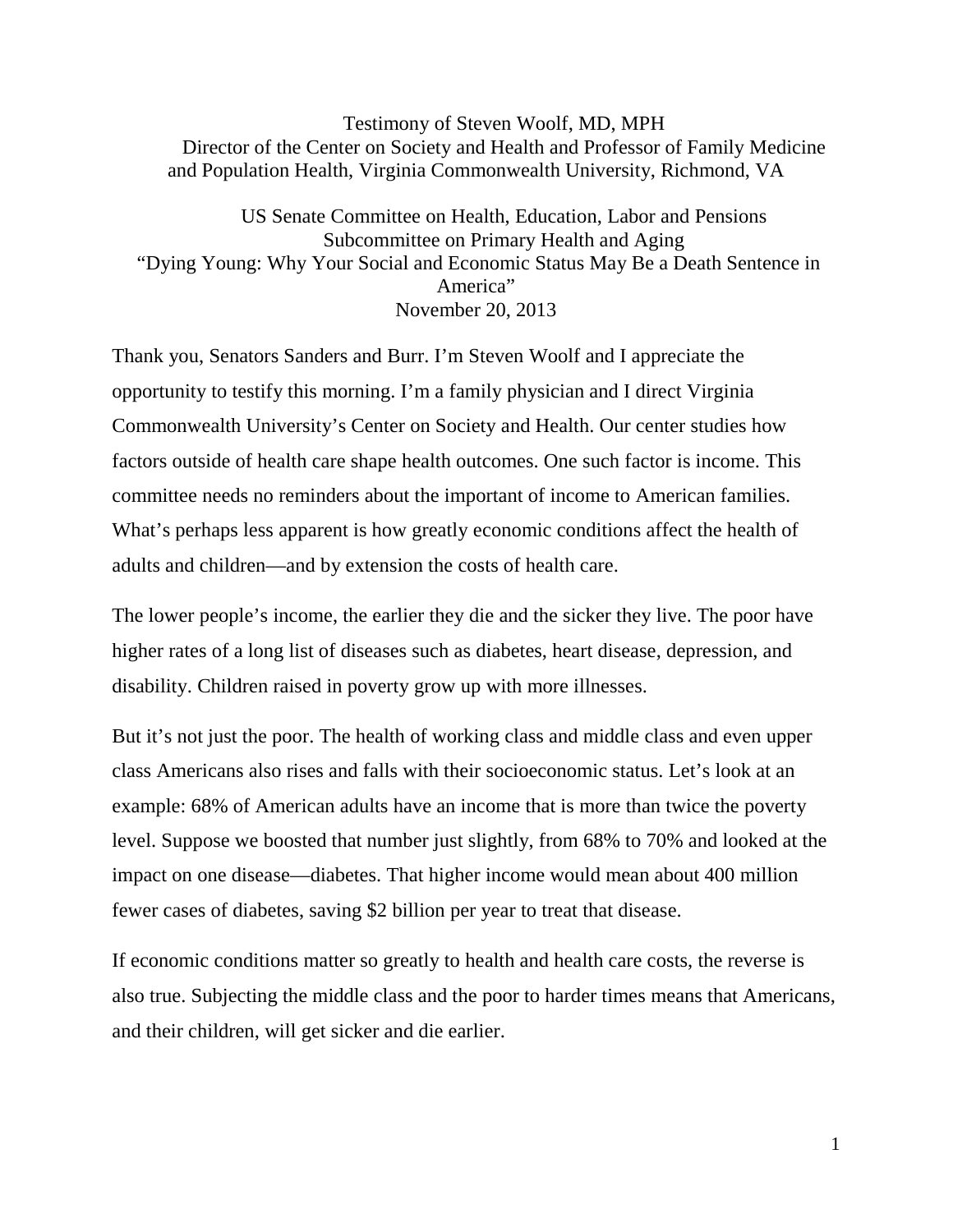Already, the health of Americans is inferior to that of people in other high-income countries. I recently chaired an expert panel convened by the National Research Council and the Institute of Medicine. We compared the US with 16 other high-income countries and found that Americans die earlier and we have higher rates of disease and injury. This US health disadvantage exists for men and women, for young and old, and across multiple areas of health, from infant mortality to traffic fatalities, from teen pregnancies to diseases of the heart and lung, diabetes, and disability.

American children are less likely to reach age 5 than children in other rich nations. Our babies are less likely to reach their first birthday. Our rate for premature babies is similar to sub-Saharan Africa and our teenagers are sicker than teens elsewhere.

The US health disadvantage is not restricted to the poor and minorities. It's seen among all social classes, the rich and poor, more educated and less educated, whites and people of color.

But the problem is clearly worse for those with less income, and the socioeconomic picture for the average American family is not good. Although in aggregate our nation is wealthy, we have notoriously high rates of income inequality and thus for three decades our relative poverty rates, especially child poverty rates, have been the highest in the industrialized world. America is the land of opportunity but studies show that the ability of a poor child to climb the economic ladder and escape poverty is lower here than elsewhere.

These conditions affect health…and when we die. Consider my state, Virginia—home to the two most affluent counties in the country but also home to rural areas with deep poverty. Our center found that 25% of all deaths in Virginia would be averted if everyone had the death rate of Virginia's five most affluent areas. Let me repeat—one out of four deaths.

What this reflects is not just a difference in the wealth of the people living in those counties but the economic vitality, infrastructure, and social capital of the communities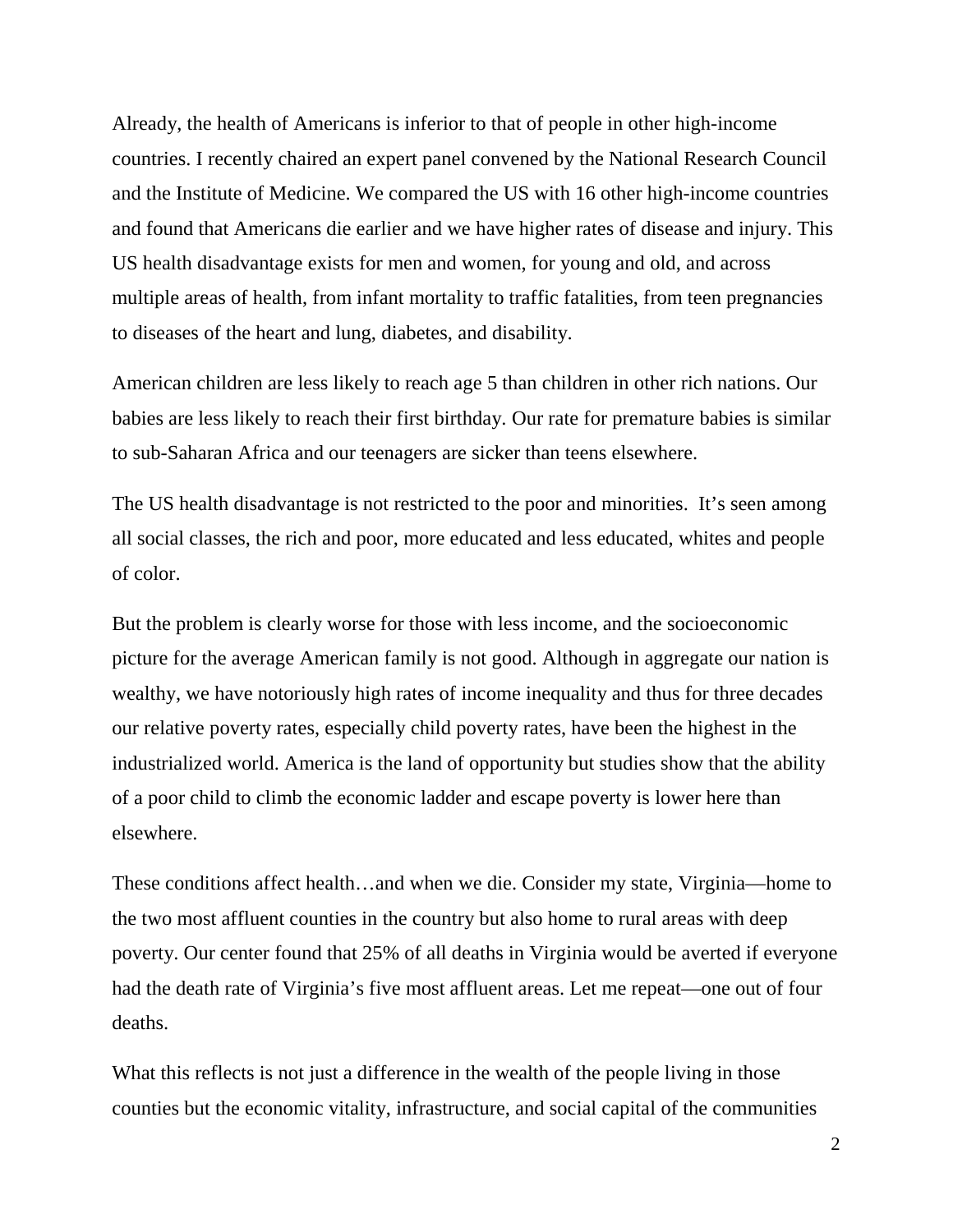themselves. Together, these factors produce vast differences in life expectancy across small distances. We produced this metro map of Washington, DC, showing that lives are 7 years shorter in DC than in the Maryland suburbs at the end of the Red Line. In New Orleans, we found that a baby born in zip code 70112 can expect to live 25 fewer years than a baby born in zip code 70124. Neighborhoods in Boston and Baltimore have a lower life expectancy than Ethiopia and Sudan. Azerbaijan has a higher life expectancy than areas of Chicago.

What's the takeaway for Congress? First of all, economic policy is not just economic policy—it's health policy. Pocketbook issues affect disease rates and how long Americans will live. Strategies to strengthen the middle class and relieve poverty can prevent costly diseases like diabetes, which leads to the second major takeaway: relieving economic hardship for Americans is a smart way for Congress to control medical spending. Spiraling health care costs are a big concern here in Congress and in corporate America. We are all searching for ways to bend the cost curve. What better way than reducing the flow of disease into the system? Earlier I mentioned that 25% of all deaths in Virginia could be averted. No form of health care reform, and no treatments by doctors and hospitals, can rival that kind of effect.

The third takeaway is that health is affected not only by what's in your bank account but also, perhaps more importantly, by policies that put people on the road to economic success, such as helping our young people get a good education. Deaths from diabetes are three times higher for Americans without a high school diploma. Investments in early childhood are keys to our nation's future, and to their life expectancy. The laws you pass that strengthen the physical and social environment in which Americans live, like those neighborhoods in New Orleans and Baltimore, can both grow the economy and also save lives and curb health care costs.

And now to my last point: Many of these programs are in jeopardy because of fiscal pressures to cut spending. Education reform, job training, urban renewal, and safety net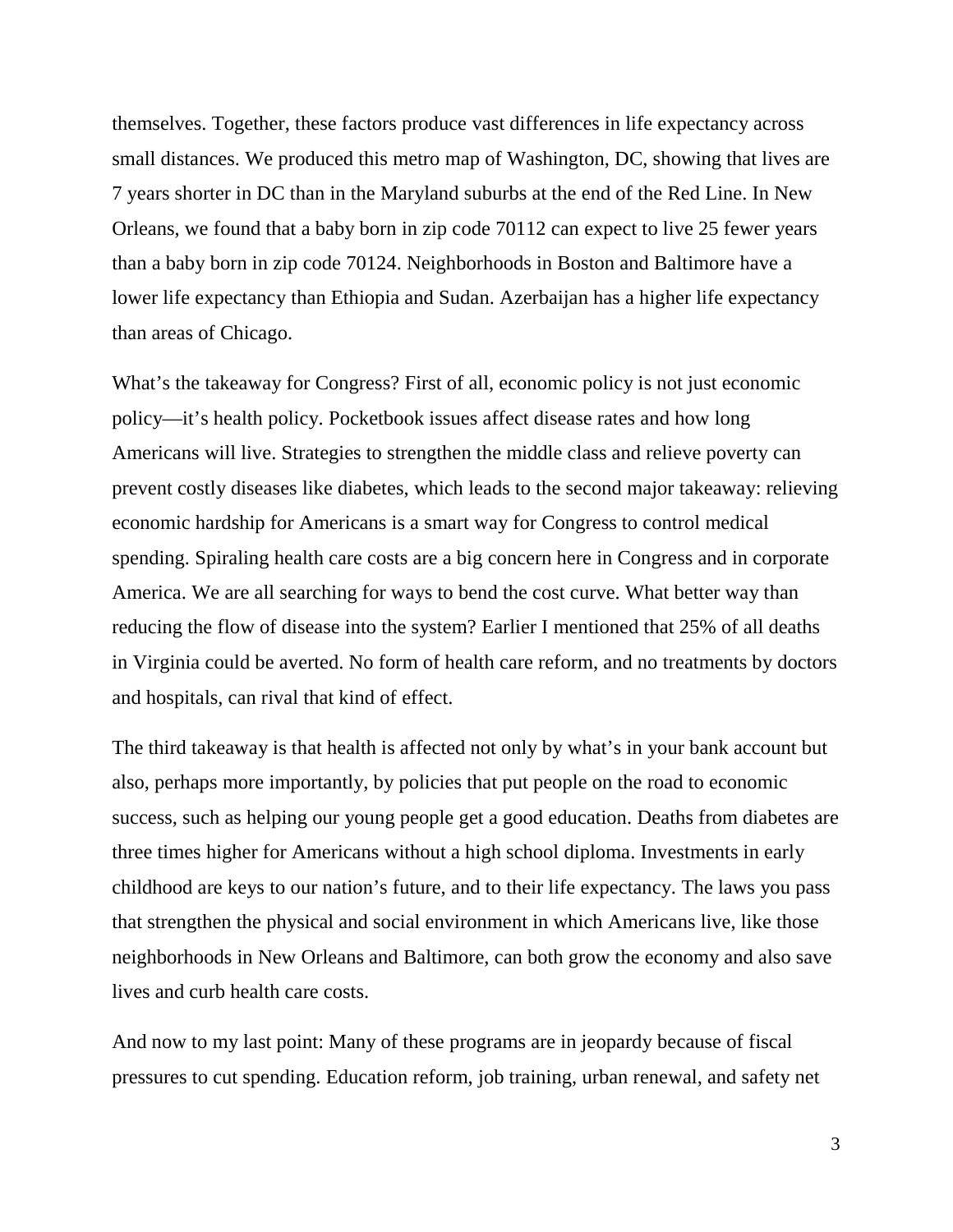programs may not seem like health expenditures but they affect health and medical spending nonetheless. There are forms of discretionary spending that are keys to curbing entitlement spending on health care.

Slashing these programs could be counterproductive. I urge Congress to consider how proposed cuts outside the health sector will affect disease rates. Cutting a program to save money may save nothing if it makes people sicker and thereby drives up the costs of health care. And a sicker population means a sicker workforce, making American businesses less competitive and our military less fit for duty. Our economy and national security can't afford this, and nor can our people.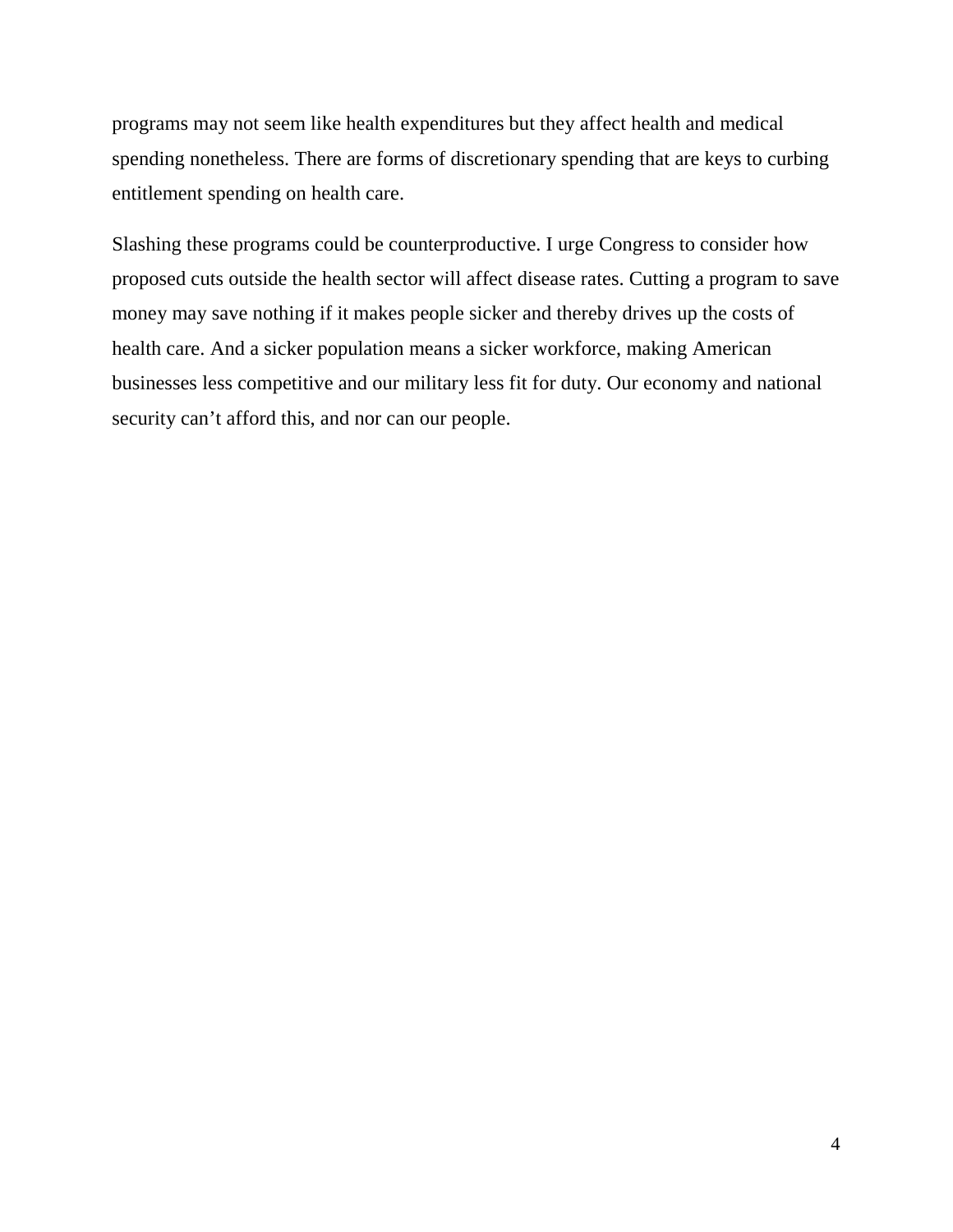By Steven H. Woolf and Paula Braveman

# Where Health Disparities Begin: The Role Of Social And Economic Determinants—And Why Current Policies May Make Matters Worse

ABSTRACT Health disparities by racial or ethnic group or by income or education are only partly explained by disparities in medical care. Inadequate education and living conditions—ranging from low income to the unhealthy characteristics of neighborhoods and communities—can harm health through complex pathways. Meaningful progress in narrowing health disparities is unlikely without addressing these root causes. Policies on education, child care, jobs, community and economic revitalization, housing, transportation, and land use bear on these root causes and have implications for health and medical spending. A shortsighted political focus on reducing spending in these areas could actually increase medical costs by magnifying disease burden and widening health disparities.

DOI: 10.1377/hlthaff.2011.0685 HEALTH AFFAIRS 30, NO. 10 (2011): *–* ©2011 Project HOPE— The People-to-People Health Foundation, Inc.

Steven H. Woolf (swoolf@ vcu.edu) is the director of the Center on Human Needs and a professor in the Department of Family Medicine at Virginia Commonwealth University, in Richmond.

Paula Braveman is the director of the Center on Social Disparities in Health at the University of California, San Francisco (UCSF), and a professor of family and community medicine at UCSF.

n 2003 the landmark Institute of Medicine report *Unequal Treatment: Confronting Racial and Ethnic Disparities in Health Care drew needed attention to disparities in the health care of racial and ethnic minorities.<sup>1</sup> The* n 2003 the landmark Institute of Medicine report Unequal Treatment: Confronting Racial and Ethnic Disparities in Health Care drew needed attention to disparities in the health care of racial health care and policy communities included new initiatives to standardize treatments for racial and ethnic minorities, heighten providers' cultural competency, and increase minority representation among health care professionals.

Although some disparities in health care have narrowed, disparities in the health of minority and disadvantaged populations have persisted. Since the 1960s, the mortality rate for blacks has been 50 percent higher than that for whites, and the infant mortality rate for blacks has been twice as high as that for whites.<sup>2,3</sup> Health disparities exist even in health care systems that offer patients similar access to care, such as the Department of Veterans Affairs,<sup>4</sup> which suggests that disparities originate outside the formal health care setting.

#### Social Determinants Of Health

Understanding health disparities requires a fresh look at the determinants of health itself, the most obvious being intrinsic biological attributes such as age, sex, and genes. Some other risk factors that affect health are referred to as "downstream" determinants because they are often shaped by "upstream" societal conditions. Downstream determinants include medical care; environmental factors, such as air pollution; and health behaviors, such as smoking, seeking or forgoing medical care, and not adhering to treatment guidelines.<sup>5</sup>

Exposure to these determinants is influenced by "upstream" social determinants of health personal resources such as education and income and the social environments in which people live, work, study, and engage in recreational activities. These contextual conditions influence people's exposure to environmental risks and their personal health behaviors, vulnerability to illness, access to care, and ability to manage conditions at home—for example, the ability of patients with diabetes to adopt necessary lifestyle changes to control their blood sugar. $6-12$ Social determinants are often the root causes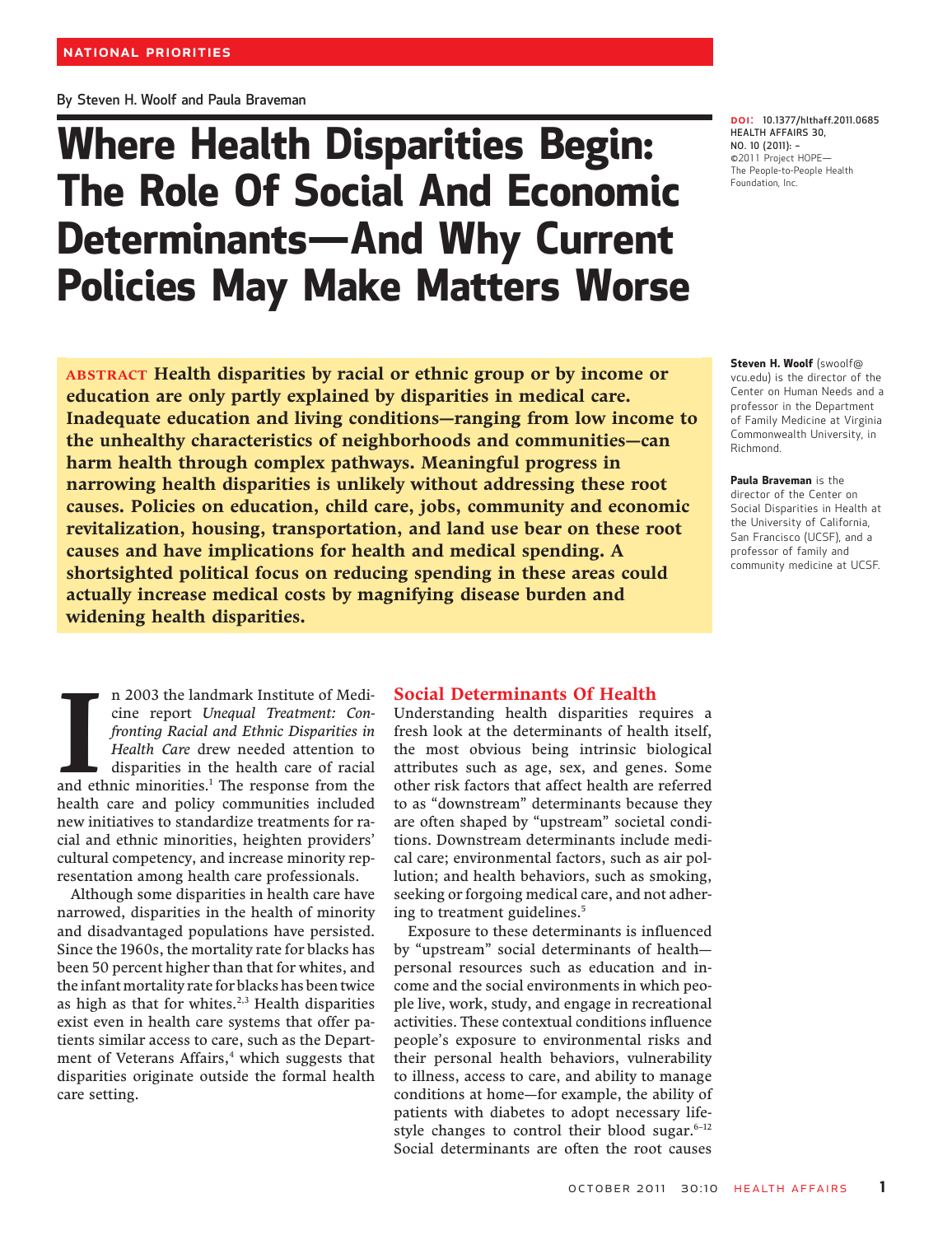of illnesses and are key to understanding health disparities.

Income Income—with education, one of the most familiar social determinants—has a striking association with health (Exhibit 1).<sup>11</sup> Paula Braveman and Susan Egerter have shown that US adults living in poverty are more than five times as likely to report being in fair or poor health as adults with incomes at least four times the federal poverty level.<sup>8</sup> The income-health relationship is not restricted to the poor: Studies of Americans at all income levels reveal inferior health outcomes when compared to Americans at higher income levels.10

That income is important to health might not be surprising to some, but the magnitude of the relationship is not always appreciated. For example, Nancy Krieger and colleagues estimated that 14 percent of premature deaths among whites and 30 percent of premature deaths among blacks between 1960 and 2002 would not have occurred if everyone had experienced the mortality rates of whites in the highest income quintile.13 Steven Woolf and coauthors calculated that 25 percent of all deaths in Virginia between 1996 and 2002 would have been averted if the mortality rates of the five most affluent counties and cities had applied statewide.<sup>14</sup> Peter Muennig and colleagues estimated that living on incomes of less than 200 percent of the federal poverty level claimed more than 400 million qualityadjusted life-years between 1997 and 2002, meaning that poverty had a larger effect than tobacco use and obesity.<sup>15</sup>

Such estimates rely on certain assumptions and do not prove causality. However, the consistency of the evidence supports the conclusion that income, or the conditions associated with income, are important determinants of health.

**EDUCATION** Like income, education has a large influence on health (Exhibit 2). An extensive literature documents large health disparities among adults with different levels of education. Adults without a high school diploma or equivalent are three times as likely as those with a college education to die before age sixty-five.16 The average twenty-five-year-old with less than twelve years' education lives almost seven fewer years than someone with at least sixteen years' education.10 Children's health is also strongly linked to their parents' education.<sup>10</sup>

According to Irma Elo and Samuel Preston, every additional year in educational attainment reduces the odds of dying by  $1-3$  percent.<sup>17</sup> Ahmedin Jemal and colleagues reported that approximately 50 percent of all male deaths and 40 percent of all female deaths at ages 25–64 would not occur if everyone experienced the mortality rates of college graduates.<sup>18</sup> Woolf and coauthors estimated that giving all US adults the mortality rate of adults with some college education would save seven lives for every life



sounce Analysis by the Robert Wood Johnson Commission to Build a Healthier America's research staff of data from the National Longitudinal Mortality Study, 1988–98. NoTE Life expectancy is the number of years an average twenty-five-year-old could expect to live, based on family income relative to the federal poverty level.

Exhibit 1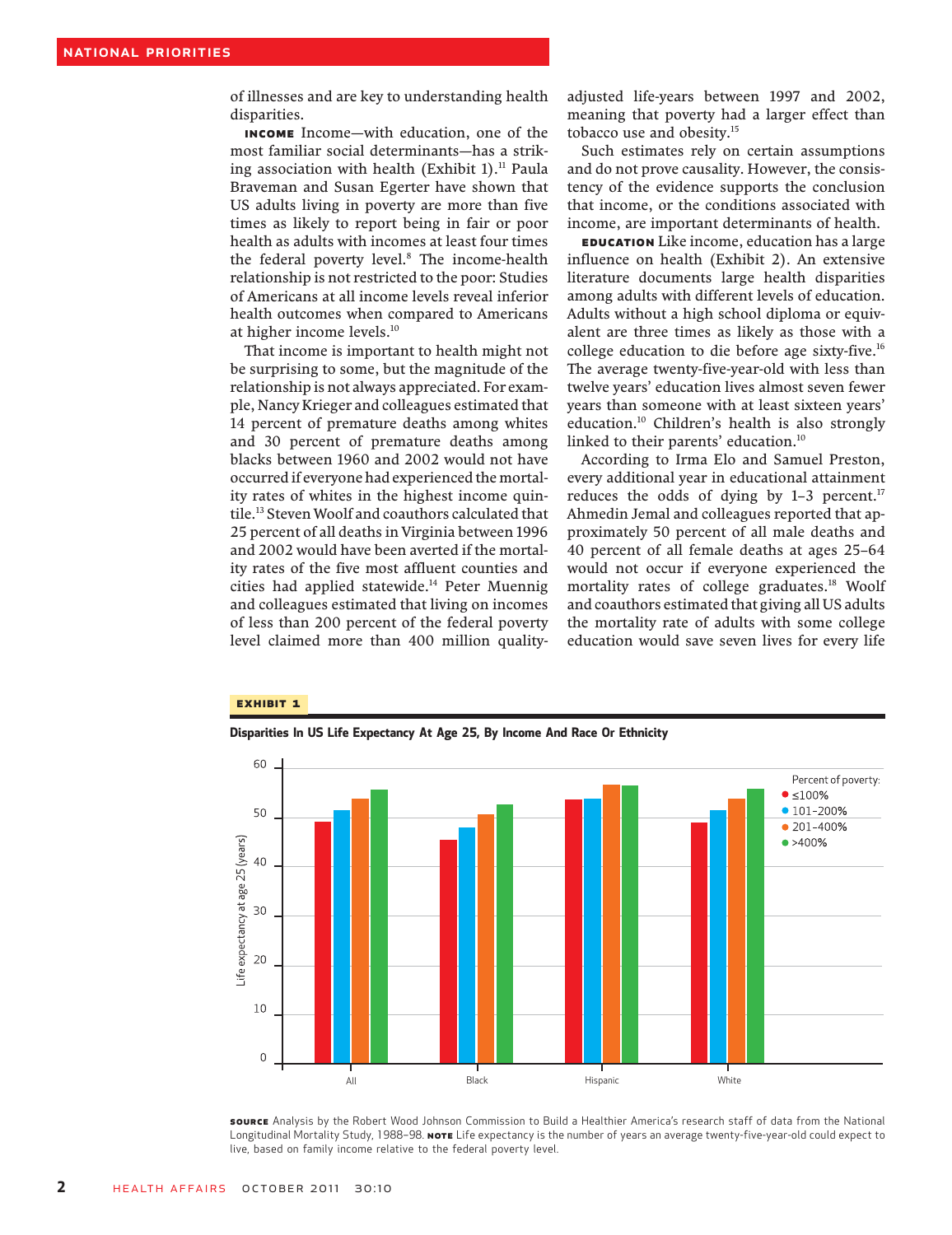#### Exhibit 2



#### Disparities In Health Status Of US Adults Ages 25–74, By Educational Attainment And Race Or Ethnicity

**SOURCE** Analysis by the Robert Wood Johnson Commission to Build a Healthier America's research staff of data from the Behavioral Risk Factor Surveillance System, 2005–07. Nores Respondents could describe their health as poor, fair, good, very good, or excellent. "High school diploma" includes general educational development certificate.

saved by biomedical advances.<sup>19</sup>

Stark racial or ethnic differences in education and income could largely explain the poorer health of blacks and some other minorities. The high school dropout rate is 18.3 percent among Hispanics, 9.9 percent among blacks, and 4.8 percent among non-Hispanic whites. The proportion of Hispanic adults with less than seven years of elementary school education is twenty times that of non-Hispanic whites. Black and Hispanic households earned two-thirds the income of non-Hispanic whites and were three times as likely to live in poverty. $20$  As of 2009 white households had twenty times the net worth of black households.21

A Web Of Conditions Education and income are elements of a web of social and economic conditions that affect health (and influence each other) in complex ways over a lifetime. These conditions include employment, wealth, neighborhood characteristics, and social policies as well as culture and beliefs about health—for example, the belief that diseases are ordained by fate and therefore not preventable. People with low education and income are more likely than their better-educated, higher-income counterparts to lack a job, health insurance, and disposable income for medical expenses.

Education and income are also associated with behaviors that affect health. Smoking is three times as prevalent among adults without a high school diploma than among college graduates.<sup>2</sup> Similar patterns exist for other unhealthy behaviors, such as physical inactivity.

### The Role Of Neighborhoods And Communities

Unhealthy behavior is partly a matter of personal choice, but extensive evidence documents the strong influence of the environment in which people live and work.5,6,11,12 One may desire to eat a healthy diet but find nutritious foods too costly or live too far from a supermarket that sells fresh produce.5 Parents might want to limit the time their children spend in front of a television or computer in favor of sending them outdoors for exercise, but their neighborhoods may be unsafe or lack playgrounds or sidewalks.

The built environment—for example, the design of roads and pedestrian routes—can thwart efforts to walk or bicycle to the store or work. Poor and minority neighborhoods are often "food deserts" with limited access to healthy foods but numerous fast-food outlets.<sup>5</sup> Schools in low-income neighborhoods often serve inexpensive processed foods and rely on revenue from vending machine contracts that promote soft drinks and high-calorie snacks.<sup>5</sup>

But behavior is not the whole story.<sup>11,12</sup> Distressed homes and neighborhoods can induce disease and contribute to disparities via pathways unrelated to behavior.<sup>8</sup> For example, housing can expose occupants to lead and allergens. Bus depots, factories, highways, and hazardous waste sites are often situated near low-income and minority neighborhoods.<sup>22</sup> Distressed communities have a notorious shortage of health care providers, especially in primary care.

Social conditions are also important. Health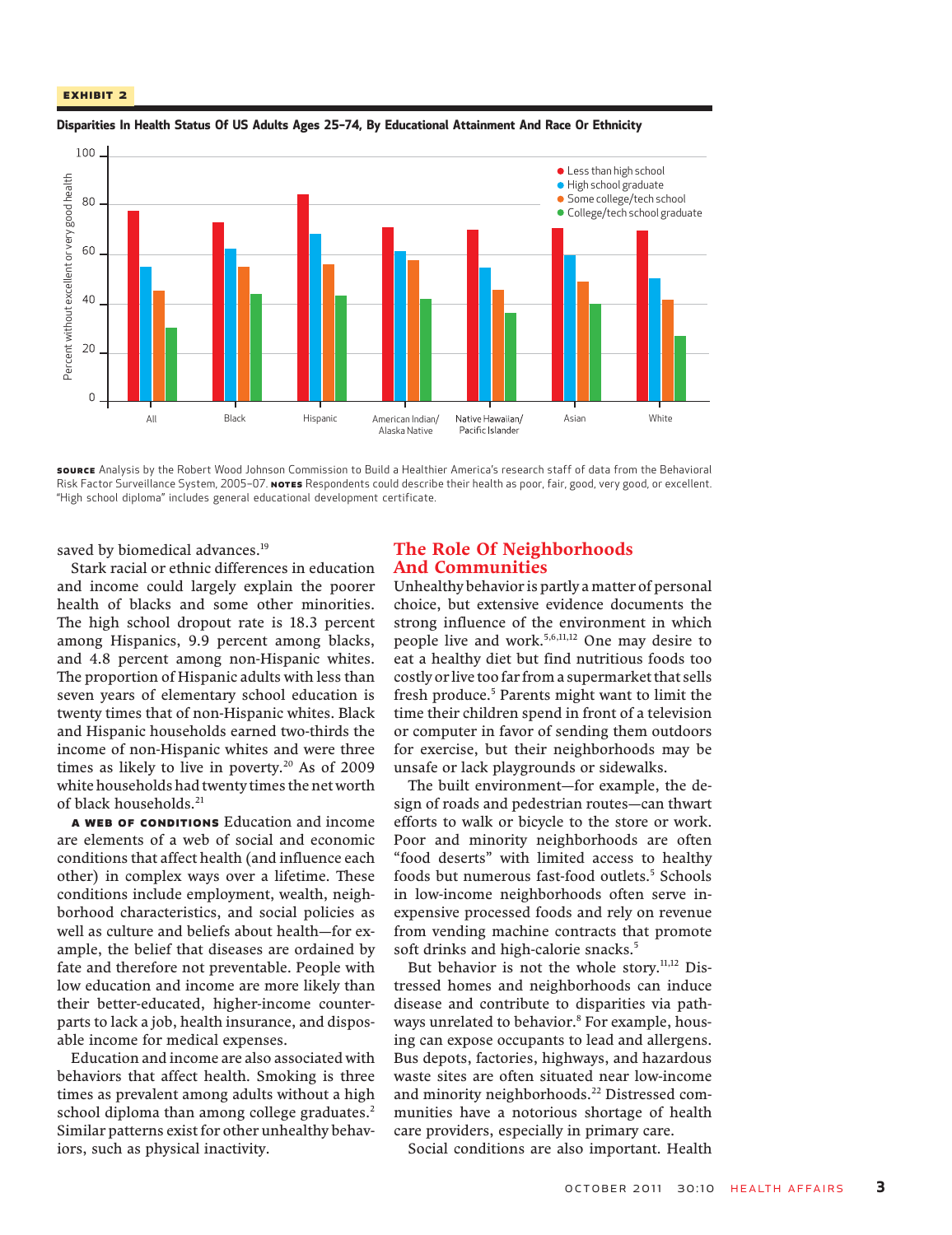may be compromised by the chronic stress of living amid multiple adverse conditions, such as poverty, unemployment, urban blight, and crime. Communities of color—especially minority youth—are targets of advertising that promotes the consumption of alcohol, tobacco, and high-calorie foods.<sup>5</sup>

Impoverished neighborhoods may have residents who are less able to help their neighbors. These neighborhoods may also have reduced social cohesion—which can influence health behavior; the sense of security and social wellbeing experienced by members of the community; and the ability of individuals within a community to join forces to advocate for needed services.<sup>11</sup> For example, minority neighborhoods with poor social cohesion may be unable to mount effective political opposition to decisions that will affect local schools or air quality.

Entrenched patterns reflecting long-standing disadvantage in low-income and minority neighborhoods often perpetuate cycles of socioeconomic failure. Employment opportunities and good schools may be scarce. Low-income residents often cannot afford to move elsewhere. Traveling across town to find a job—or a better one—or to reach a supermarket or doctor may be difficult if public transportation is unavailable or costly.

### Biological Pathways To Health **Disparities**

Sandro Galea and colleagues recently estimated that of the 2.8 million deaths in the United States in 2000, 245,000 were attributable to low education, 176,000 to racial segregation, 162,000 to low social support, 133,000 to individual-level poverty, and 119,000 to income inequality.23

How do these conditions claim lives? Research has identified several plausible pathways. For example, people living with inadequate resources often experience stress levels that can cause the brain to stimulate endocrine organs to produce hormones, such as cortisol and epinephrine, at levels that may alter immune function or cause inflammation. Repeated or sustained exposure to these substances may produce "wear and tear" on organs and precipitate chronic diseases such as diabetes and heart disease. $11,24$ 

Other research suggests that the most profound health effects of living conditions may be delayed consequences that unfold over the span of a lifetime. $25$  Experiences in the womb and early childhood, including stress, can have lasting effects that do not manifest themselves until late adulthood—or even in the next generation. An adult mother's childhood experiences can leave a biological imprint that affects the neurological and mental development of her offspring.

Even the effects of genes can be modified by the environment. New research in the field of epigenetics—the study of inherited changes in gene expression—suggests that the social and physical environment can activate the expression of genes and thus can determine whether a disease develops. This epigenetic makeup can be passed on to children and influence the occurrence of disease in more than one generation.11 Although more remains to be investigated and understood, the fact that many social determinants have an impact on health makes scientific sense.

### Declining Incomes And Increasing Inequality

Given that income contributes greatly to health disparities, the decline in the average income of Americans since 1999 and other signs of economic hardship are troubling. Between 2000 and 2009 food insecurity (defined as limited or uncertain access to adequate food), severe housing cost burdens (spending more than 50 percent of income on housing), and homelessness increased in the United States.<sup>20</sup> By 2010 the US poverty rate had reached 15.1 percent, its highest percentage since 1993.<sup>26</sup>

The gap between the rich and poor has been widening since 1968, especially recently.<sup>26</sup> Between 2005 and 2009 the share of wealth held by the top 10 percent of the population increased from 49 percent to 56 percent. Over the same period, the average net worth of white households fell by 16 percent, from \$134,992 to \$113,149; the average net worth of black and Hispanic households fell by 53 percent (from \$12,124 to \$5,677) and 66 percent (from \$18,359 to \$6,325), respectively.<sup>21</sup>

The fact that the average American's income and wealth are shrinking has important health implications. Since 1980, when the United States ranked fourteenth in life expectancy among industrialized countries, the US ranking has been declining. By 2008 the United States ranked twenty-fifth in life expectancy, behind such countries as Portugal and Slovenia.<sup>27</sup> The United States has also not kept pace with other industrialized countries in terms of infant mortality and other health indicators.<sup>27</sup>

Various explanations have been proposed, ranging from unhealthier behavior on the part of Americans to deficiencies in the US health care system. However, a persistent question is whether US health status is slipping because of unfavorable societal conditions. Other industrialized countries outperform the United States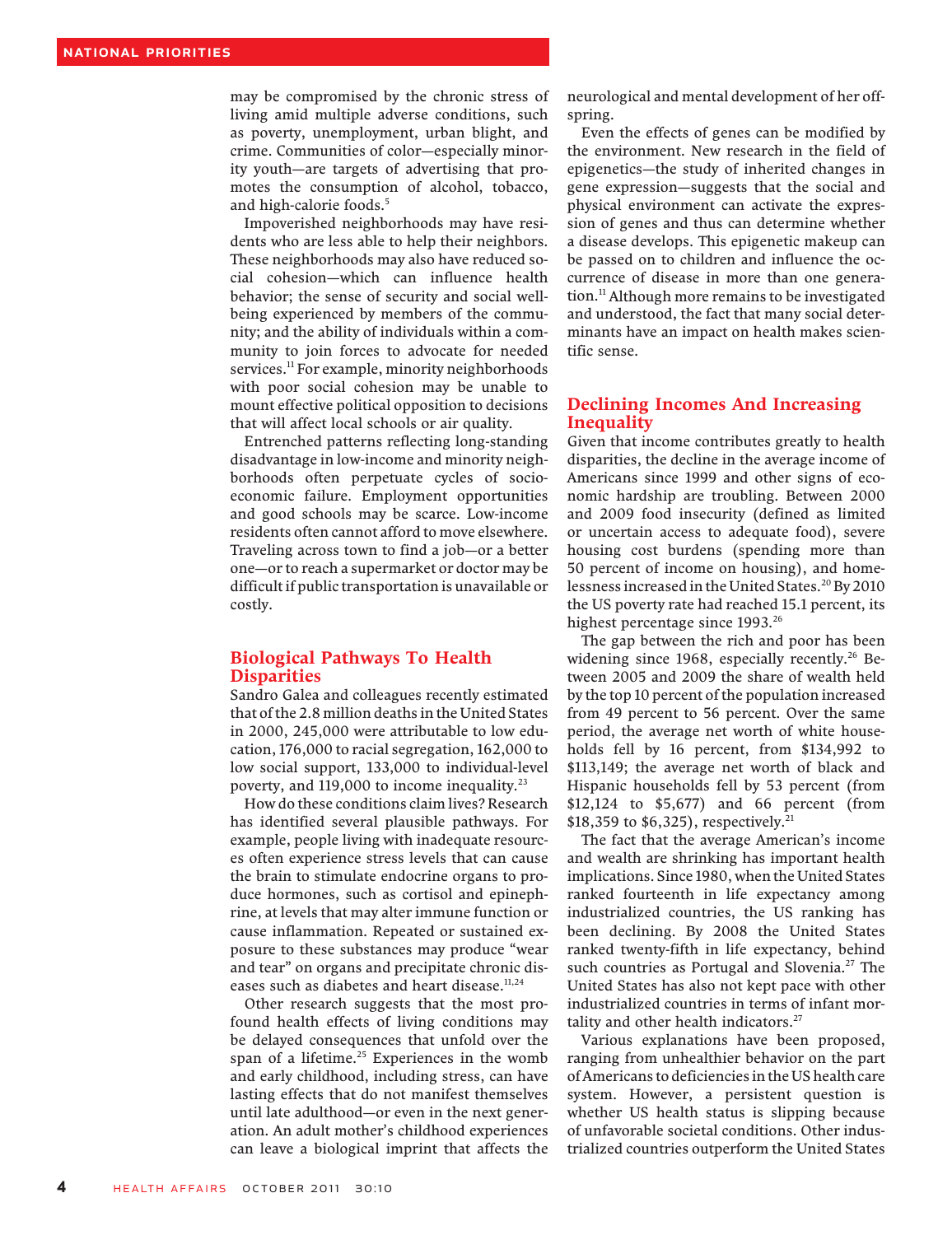in education, have lower child poverty rates, and maintain a stronger safety net to help disadvantaged families maintain their health.

## Policies, Macroeconomics, And Societal Structure

Economic opportunity, the vibrancy of neighborhoods, and access to education and income are conditions set by society, not by physicians, hospitals, health plans, or even the public health community. The leaders who can best address the root causes of disparities may be the decision makers outside of health care who are in a position to strengthen schools, reduce unemployment, stabilize the economy, and restore neighborhood infrastructure. Policy makers in these sectors may have greater opportunity than health care leaders to narrow health disparities. The key change agents may be those working in education reform to help students finish high school and obtain college degrees, and those crafting economic policies to create jobs and teach workers marketable skills.

Even public health efforts to reduce smoking and obesity demonstrate that policy can often achieve more than clinical interventions. Policies to restrict indoor smoking and increase cigarette prices did more to reduce tobacco use in the past twenty years than relying on physicians to counsel smokers to quit.<sup>28</sup>

The most influential change agents in efforts to help Americans eat well and stay active may be the agencies and business interests that determine advertising messages, supermarket locations, school lunch menus, after-school and summer sports programs, food labels, and the built environment. Key actors include city planners, state officials, federal agencies, legislatures at both the state and federal levels, employers, school boards, zoning commissions, developers, supermarket chains, restaurants, and industries ranging from soda bottlers to transit companies. Initiatives by hospitals, medical societies, and insurers to reduce health care disparities remain vital, but the front line in narrowing health disparities lies beyond health care.

# The 'Health In All Policies' Movement

Increasingly, governments and businesses are being encouraged to consider the consequences to health, and to health disparities, of proposed policies in transportation, housing, education, taxes, land use, and so forth—a "health in all policies" approach. For example, a city council might replace an abandoned warehouse with a public park or offer tax incentives for supermarkets to locate in a "food desert" neighborhood. Health impact assessments are being commissioned to study the potential health consequences of policies concerning such diverse topics as minimum wage laws and freeway widening.<sup>29</sup> The "health in all policies" approach has been adopted by individual communities, state governments, and federal initiatives, including the interagency health promotion council established under the Affordable Care Act of 2010.30

This holistic approach to public policy comes at the recommendation of prestigious commissions sponsored by the World Health Organization,<sup>6</sup> MacArthur Foundation,<sup>7</sup> and Robert Wood Johnson Foundation.<sup>8</sup> Studies in the Bay Area<sup>31</sup> and New York City,<sup>32</sup> for example; the acclaimed 2008 documentary film Unnatural Causes;<sup>33</sup> and major initiatives by the W.K. Kellogg Foundation,<sup>34</sup> California Endowment,<sup>35</sup> and Robert Wood Johnson Foundation<sup>36</sup> have all reinforced the message that "place matters." Armed with a new field of research that collects data at the neighborhood level, communities are beginning to document and rectify local social and environmental conditions that foment health disparities.

## Linking Social Policy To Health **Disparities**

Although some academics and policy makers understand the health impact of social determinants, the general public and other policy makers do not always recognize that social policy and health policy are intimately linked. Social policies are clearly of concern for reasons other than their health consequences. The recession has riveted the nation's attention on the need for jobs and economic growth. Politicians view the economic plight of voters as an election issue.

The missing piece is that advocates for jobs, education, and other issues often overlook the health argument in making their case or calculating the return on investment. Public programs to address failing schools, disappearing jobs, and needed community development are under scrutiny as the fiscal crisis forces spending cuts to balance budgets and reduce the national debt. Defending these programs requires more than just making moral arguments for their retention and expansion. It requires proponents to make a solid business case, but the value proposition should include the medical spending avoided by having these programs in place.

Advocates for education or jobs programs often list important benefits, such as a more competitive workforce, job security, and economic growth. However, they could gather more support, especially from policy makers con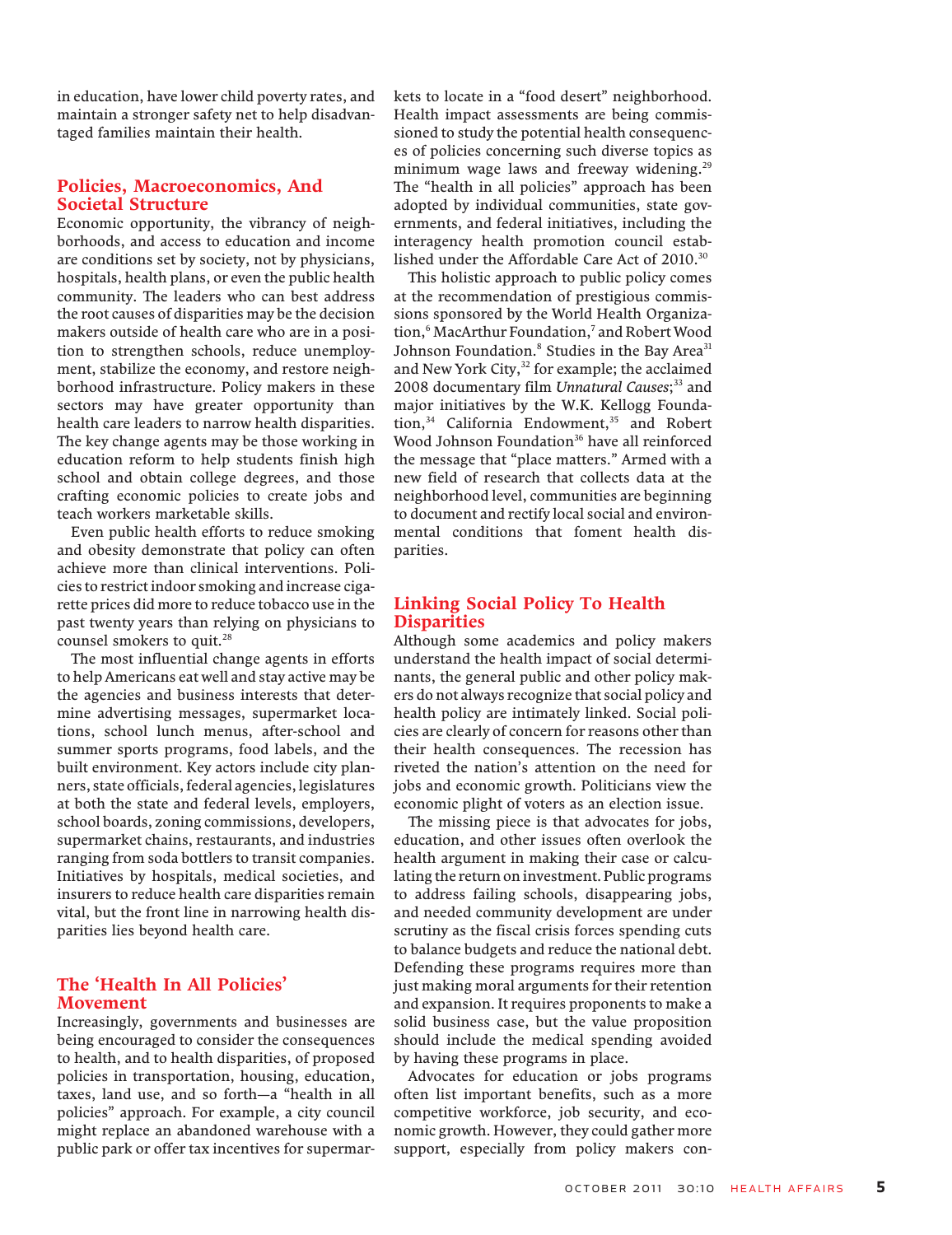cerned about medical spending, by showing that disease rates—and hence health care costs—are connected to education, employment, and socioeconomic well-being.

For example, the health connection strengthens the business case for education. Henry Levin and colleagues reported that interventions to improve high school graduation rates among black males yield \$166,000 per graduate in net savings to the government as a result of higher tax revenues and lower public health costs and crime rates.<sup>37</sup> Muennig and Woolf estimated that the health benefits of reducing elementary school classroom sizes yield \$168,000 in net savings per high school graduate.<sup>38</sup> Robert Schoeni and coauthors estimated that giving all Americans the health status of college-educated adults would generate more than \$1 trillion per year in health benefits.39

Making the connection between social determinants and medical spending heightens the relevance of social policy to a pressing national priority: the spiraling costs of health care, which have alarmed elected officials, employers, health plans, and the public. Whether any proposed remedy—from malpractice reform to the implementation of accountable care organizations can bend the cost curve remains uncertain.

The gravitational pull of health care has kept the policy focus on reorganizing care, implementing information technology, and reforming the payment system, with less consideration of issues outside of medicine—even though they might curb the flow of patients into the system and reduce spending more dramatically. Bobby Milstein and coauthors recently calculated that expanding health insurance coverage and improving health care would do less to save lives and control medical spending than policies to improve environmental conditions and promote healthier behavior.<sup>40</sup>

Remedies outside of health care can both reduce the cost of care and ameliorate health disparities. An example is diabetes, a disease of rising prevalence and costs. Diabetes occurs among adults without a high school diploma at twice the rate observed among college graduates.2 This disparity should speak volumes to policy makers seeking to control spending on this disease—and those tempted to cut education budgets to finance health care.

#### Why This Matters Now

These issues need attention now, for four reasons. First, this is a time of worsening socioeconomic conditions and rising inequality, fomented by the recession and economic policies. Higher disease burden, greater medical spend-

# The programs that could cushion stresses on children and families are now vulnerable to budget reductions.

ing, and widened disparities could result.

Second, exposing children to today's adverse social conditions has ramifications for the health of tomorrow's adults. It has already been predicted that this generation could, for the first time in US history, live shorter lives than its predecessors because of the obesity epidemic.41 Children's exposure to worsening socioeconomic conditions from fetal life through adolescence could alter the trajectory of their health, making them more likely to develop disease later in life.<sup>25</sup> These outcomes could intensify demands on a health care system that is already too costly to sustain.

Third, the very programs that could cushion stresses on children and families are now vulnerable to proposed budget reductions. Programs that help people get an education, find a job that can lift a family out of poverty, or provide healthy food and stable housing are being eliminated to balance budgets. This strategy, however, could backfire if it precipitates disease, drives more patients into the health care system, and increases medical spending.

Fourth, presidential and congressional elections are fast approaching, and many politicians are eager to exhibit their fiscal conservatism by reducing the size of government and eliminating social programs. The zeal to cut spending may discourage thoughtful consideration of how such cuts might expose voters to greater illness or harm the economy.

It may be naïve to hope that elected officials will rise above reelection concerns to address outcomes that will outlast their term in office and promote the greater good. It may be more realistic to hope that the public and policy makers will begin to connect the dots and see health as a by-product of the environment in which Americans live. They might come to see that decisions about child care, schools, jobs, and economic revitalization are ultimately decisions about health—and the costs of health care.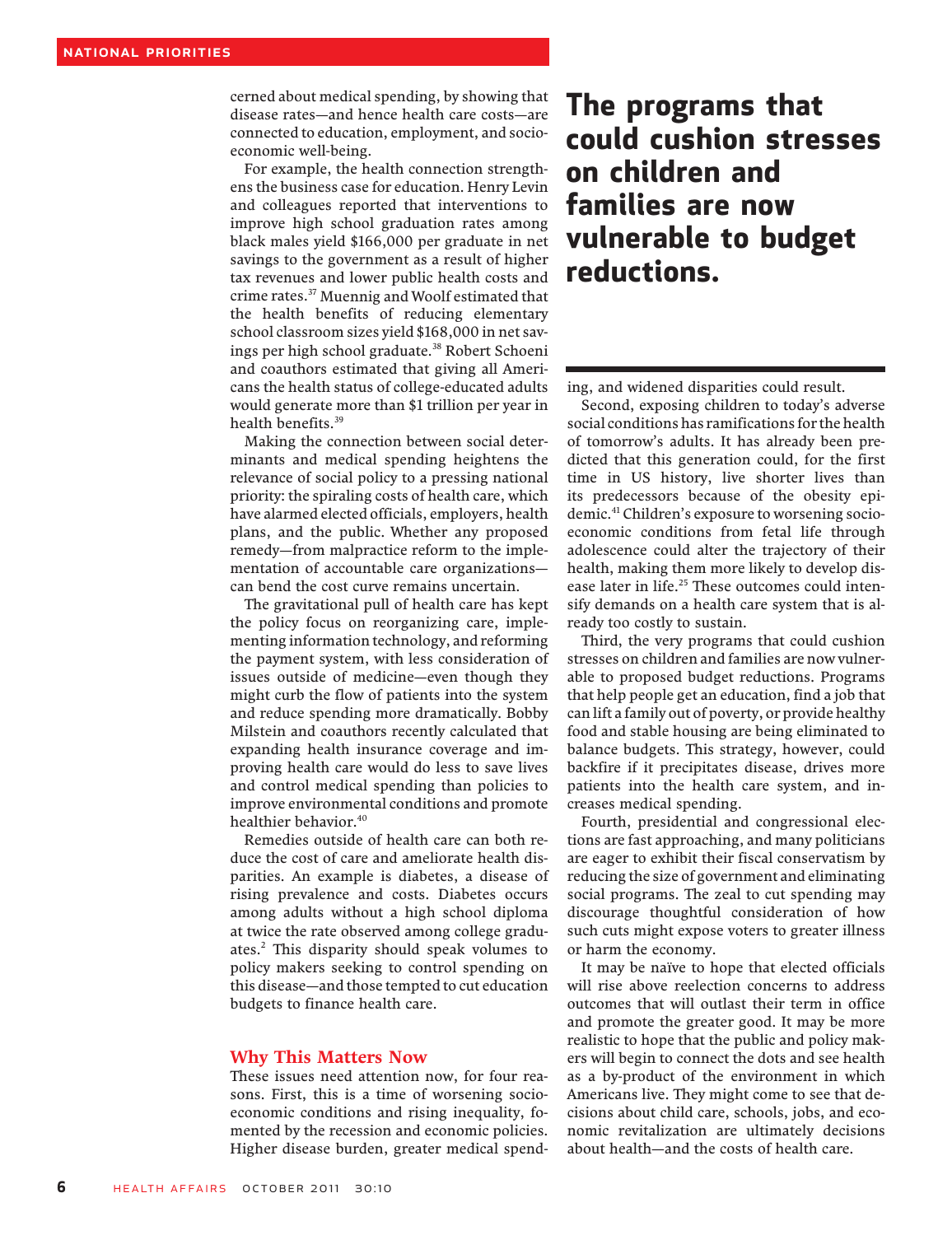Social issues lack quick and easy solutions. Politics surrounds questions of how best to educate children and improve the economic wellbeing of American families. However, scientific knowledge now makes it clear that the current movement to shrink investments in these areas has implications for public health and the costs of medical care. Fiscally prudent politicians (and voters) who learn about the medical price tag associated with austere economic and social policies may question the logic of "cutting spending" in ways that ultimately increase costs.

For the health equity movement, the challenge is to clarify this connection for policy makers and to not focus exclusively on how physicians and hospitals can reduce disparities. Equitable health care is essential, but health disparities will persist—as they have for generations—until attention turns to the root causes outside the clinic. ▪

The authors thank the research staff of the Virginia Commonwealth University Center on Human Needs (Project on Societal Distress) and of the Robert

Wood Johnson Foundation Commission to Build a Healthier America for source data cited in this article. The authors also thank Karen Simpkins for

assistance in producing the exhibits. The Project on Societal Distress was funded by the W.K. Kellogg Foundation (Grants P3008553, P3011306, and P3015544).

#### NOTES

- 1 Smedley BD, Stith AY, Nelson AR, editors. Unequal treatment: confronting racial and ethnic disparities in health care. Washington (DC): National Academies Press; 2003.
- 2 National Center for Health Statistics. Health, United States, 2010: with special feature on death and dying. Hyattsville (MD): NCHS; 2011.
- 3 Satcher D, Frver GE Jr., McCann J, Troutman A, Woolf SH, Rust G.What if we were equal? A comparison of the black-white mortality gap in 1960 and 2000. Health Aff (Millwood). 2005;24(2):459–64.
- 4 Saha S, Freeman M, Toure J, Tippens KM, Weeks C, Ibrahim S. Racial and ethnic disparities in the VA health care system: a systematic review. J Gen Intern Med. 2008;23(5): 654–71.
- 5 Woolf SH, Dekker MM, Byrne FR, Miller WD. Citizen-centered health promotion: building collaborations to facilitate healthy living. Am J Prev Med. 2011;40(1 Suppl 1):S38–47.
- 6 Commission on Social Determinants of Health. Closing the gap in a generation: health equity through action on the social determinants of health; final report of the Commission on Social Determinants of Health. Geneva: World Health Organization; 2008.
- 7 John D. and Catherine T. MacArthur Foundation Research Network on Socioeconomic Status and Health. Reaching for a healthier life: facts on socieconomic status and health in the United States. Chicago (IL): MacArthur Foundation; 2008.
- 8 Braveman P, Egerter S. Overcoming obstacles to health. Princeton (NJ): Robert Wood Johnson Foundation; 2008.
- 9 Link BG, Phelan J. Social conditions as fundamental causes of disease. J Health Soc Behav. 1995;35:80–94.
- 10 Braveman PA, Cubbin C, Egerter S, Williams DR, Pamuk E. Socioeconomic disparities in health in the United States: what the patterns tell

us. Am J Public Health. 2010;100 (Suppl 1):S186–96.

- 11 Braveman P, Egerter S, Williams D. Social determinants of health: coming of age. Annu Rev Public Health. 2011;32:381–98.
- 12 Adler NE, Rehkopf DH. U.S. disparities in health: descriptions, causes, and mechanisms. Annu Rev Public Health. 2008;29:235–52.
- 13 Krieger N, Rehkopf DH, Chen JT, Waterman PD, Marcelli E, Kennedy M. The fall and rise of US inequities in premature mortality: 1960–2002. PLoS Med. 2008;5(2):e46.
- 14 Woolf SH, Jones RM, Johnson RE, Phillips RL Jr., Oliver MN, Vichare A. Avertable deaths associated with household income in Virginia. Am J Public Health. 2010;100(4):750–5.
- 15 Muennig P, Fiscella K, Tancredi D, Franks P. The relative health burden of selected social and behavioral risk factors in the United States: implications for policy. Am J Public Health. 2010;100(9):1758–64.
- 16 Heron M, Hoyert DL, Murphy SL, Xu JQ, Kochanek KD, Tejada-Vera B. Deaths: final data for 2006. Nat Vital Stat Rep. 2009;57(14):1–134.
- 17 Elo IT, Preston SH. Educational differentials in mortality: United States 1979–1985. Soc Sci Med. 1996;42(1):47–57.
- 18 Jemal A, Thun MJ, Ward EE, Henley SJ, Cokkinides VE, Murray TE. Mortality from leading causes by education and race in the United States, 2001. Am J Prev Med. 2008;34(1):1–8.
- 19 Woolf SH, Johnson RE, Phillips RL Jr., Philipsen M. Giving everyone the health of the educated: an examination of whether social change would save more lives than medical advances. Am J Public Health. 2007; 97(4):679–83.
- 20 Project on Societal Distress [home page on the Internet]. Richmond (VA): Virginia Commonwealth University, Center on Human Needs; [cited 2011 Aug 25]. Available from:

http://www.societaldistress.org/

- 21 Taylor P, Kochhar R, Fry R, Velasco G, Motel S.Wealth gaps rise to record highs between whites, blacks, and Hispanics. Washington (DC): Pew Research Center; 2011.
- 22 Brulle RJ, Pellow DN. Environmental justice: human health and environmental inequalities. Annu Rev Public Health. 2006;27:103–24.
- 23 Galea S, Tracy M, Hoggatt KJ, Dimaggio C, Karpati A. Estimated deaths attributable to social factors in the United States. Am J Public Health. 2011;101(8):1456–65.
- 24 McKewen B, Gianaros PJ. Central role of the brain in stress and adaptation: links to socioeconomic status, health, and disease. Ann N Y Acad Sci. 2010;1186:190–222.
- 25 Cohen S, Janicki-Deverts D, Chen E, Matthews KA. Childhood socioeconomic status and adult health. Ann N Y Acad Sci 2010;1186:37–55.
- 26 DeNavas-Walt C, Proctor BD, Smith JC. Income, poverty, and health insurance coverage in the United States: 2010 [Internet]. Washington (DC): Census Bureau; 2011 Sep [cited 2011 Sep 21]. (Current Population Reports). Available from: http://www.census.gov/prod/ 2011pubs/p60-239.pdf
- 27 Organization for Economic Cooperation and Development. OECD health data 2011—frequently requested data [Internet]. Paris: OECD; 2011 Jun 30 [cited 2011 Aug 25]. [Available from: http:// www.oecd.org/dataoecd/52/42/ 48304068.xls#'LE Total population at birth'!A1
- 28 Brownson RC, Haire-Joshu D, Luke DA. Shaping the context of health: a review of environmental and policy approaches in the prevention of chronic diseases. Annu Rev Public Health. 2006;27:341–70.
- 29 Cole BL, Fielding JE. Health impact assessment: a tool to help policy makers understand health beyond health care. Annu Rev Public Health.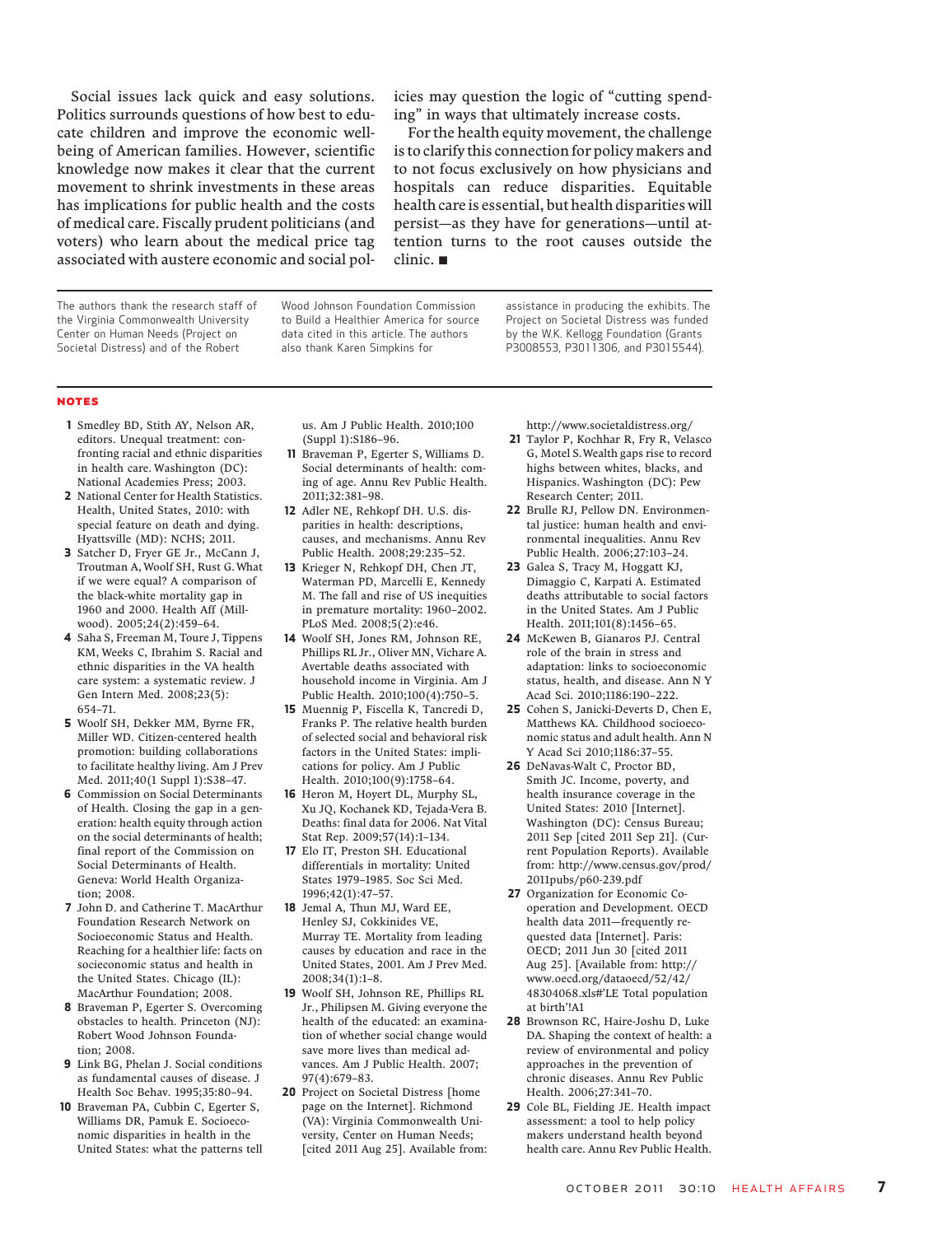#### 2007;28:393–412.

- 30 National Prevention, Health Promotion, and Public Health Council. 2010 annual status report [Internet]. Washington (DC): Department of Health and Human Services; 2010 Jul 1 [cited 2011 Aug 25]. Available from: http://www.hhs.gov/news/ reports/nationalprevention2010 report.pdf
- 31 Beyers M, Brown J, Cho S, Desautels A, Gaska K, Horsley K, et al. Life and death from unnatural causes: health and social inequity in Alameda County; executive summary [Internet]. Oakland (CA): Alameda County Department of Health; 2008 Apr [cited 2011 Sep 21]. Available from: http://www.barhii.org/press/ download/unnatural\_causes\_ report.pdf
- 32 Myers C, Olson C, Kerker B, Thorpe L, Greene C, Farley T. Reducing health disparities in New York City: health disparities in life expectancy and death. New York (NY): New York City Department of Health and Mental Hygiene; 2010.
- 33 National Minority Consortia of

Public Television. Unnatural causes…is inequality making us sick? [DVD]. San Francisco (CA): California Newsreel; c2008.

- 34 W.K. Kellogg Foundation. Place matters: empowering local leaders to build public will to address community needs [Internet]. Battle Creek (MI): WKKF; [cited 2011 Sep 21]. Available from: http://www.wkkf .org/what-we-support/racial-equity/ stories/empowering-local-leadersto-build-public-will-to-addresscommunity-needs.aspx
- 35 California Endowment. Building healthy communities: California living 2.0 [Internet]. Los Angeles (CA): The Endowment; [cited 2011 Sep 21]. Available from: http://www .calendow.org/Article.aspx?id=134  $&$ ItemID=134
- 36 Robert Wood Johnson Foundation. Place and health: why conditions where we live, learn, work, and play matter [Internet]. Princeton (NJ): RWJF; [cited 2011 Sep 21]. Available from: http://rwjf.org/ vulnerablepopulations/product.jsp? id=72288
- 37 Levin HM, Belfield C, Muennig P, Rouse C. The public returns to public educational investments in African-American males. Econ Educ Rev. 2007;26(6):699–708.
- 38 Muennig PA, Woolf SH. Health and economic benefits of reducing the number of students per classroom in US primary schools. Am J Public Health. 2007;97 (11):2020–7.
- 39 Schoeni RF, Dow WH, Miller WD, Pamuk ER. The economic value of improving the health of disadvantaged Americans. Am J Prev Med. 2011;40(1 Suppl 1):S67–72.
- 40 Milstein B, Homer J, Briss P, Burton D, Pechacek T. Why behavioral and environmental interventions are needed to improve health at lower cost. Health Aff (Millwood). 2011;30 (5):823–32.
- 41 Olshansky SJ, Passaro DJ, Hershow RC, Layden J, Carnes BA, Brody J, et al. A potential decline in life expectancy in the United States in the 21st century. N Engl J Med. 2005;352 (1):1138–45.

# ABOUT THE AUTHORS: STEVEN H. WOOLF & PAULA BRAVEMAN



Steven H. Woolf is the director of Virginia **Commonwealth** University's Center on Human Needs.

In this month's Health Affairs, Steven Woolf and Paula Braveman discuss the root causes of health disparities: social and economic determinants ranging from low income to the unhealthy characteristics of communities. The authors note that these can harm health through complex pathways, and they warn that a shortsighted political focus on reducing spending in such areas as education, housing, and economic revitalization could exacerbate these root causes and magnify

disease burden and health spending.

Woolf is the director of the Center on Human Needs and a professor in the Department of Family Medicine at Virginia Commonwealth University. He serves on a large number of advisory panels and boards, including as chair of the National Research Council's Committee on Understanding International Health Differences in High-Income Countries and a member of the Center for the Advancement of Health's board of trustees.

Woolf also serves on the Institute of Medicine (IOM) Committee on Public Health Strategies to Improve Health and on the IOM's Interest Group on Health Disparities. In addition, he is a member of the Center for the Study of the Presidency and Congress's Commission on US Federal

Leadership in Health and Medicine. Woolf received his medical degree from Emory University.



Paula Braveman is the director of the Center on Social Disparities in Health, University of California, San Francisco.

Braveman is the director of the Center on Social Disparities in Health, University of California, San Francisco (UCSF), and a professor of family and community medicine at UCSF. She received her medical degree from UCSF and a master of public health degree in epidemiology from the University of California, Berkeley.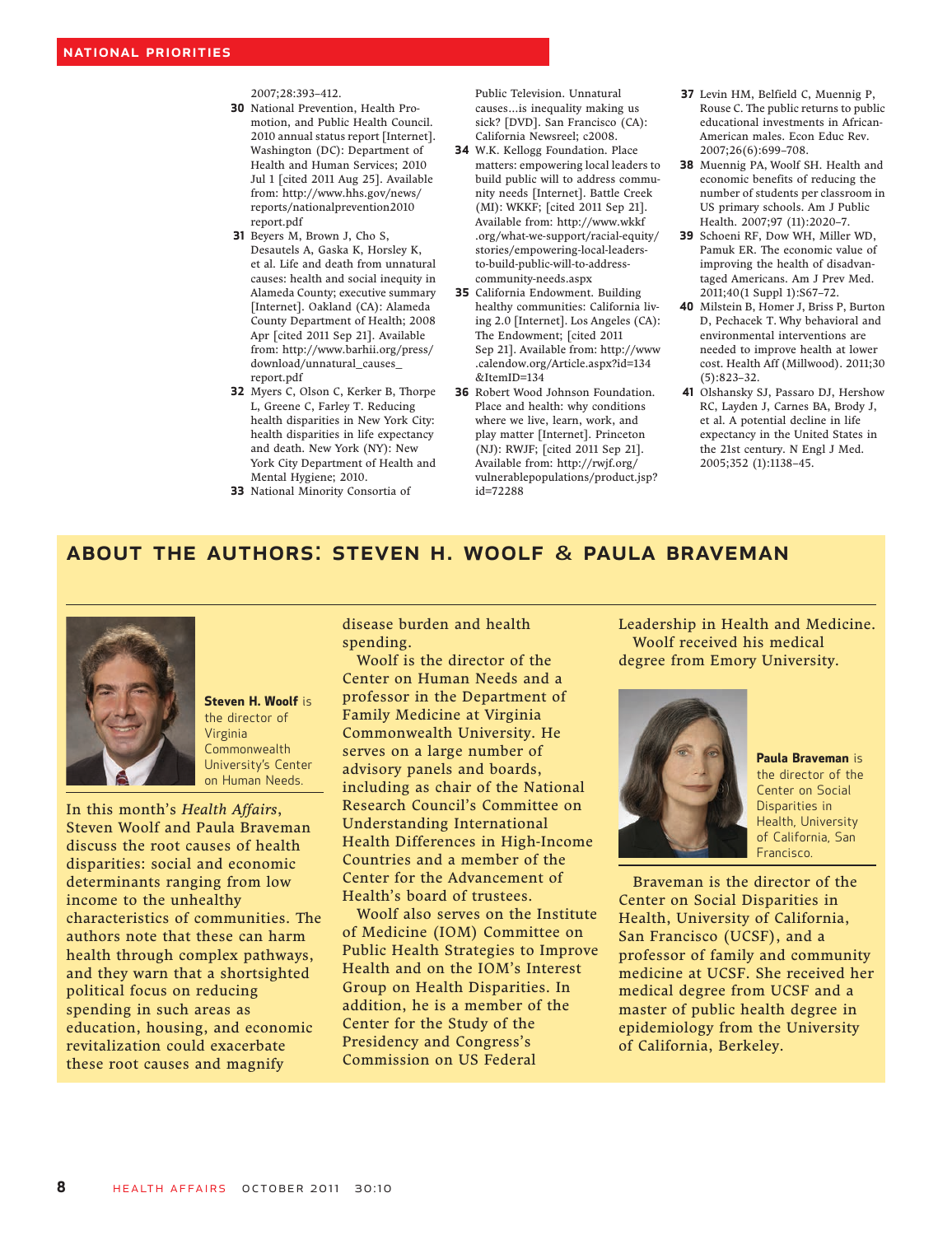# **Public Health Implications of Government Spending Reductions**

Steven H. Woolf, MD, MPH

CROSS THE UNITED STATES, CONCERNS OVER BUD-<br>get deficits and a weak economy have prompted<br>federal, state, and local governments to propose<br>their budgets. Debates and protests incited by these deciget deficits and a weak economy have prompted federal, state, and local governments to propose controversial spending reductions to balance sions dominate the news, but what is their relevance to medicine? The reflexive answer might be that government spending policies are relevant if they compromise health care services, essential public health programs, or biomedical research. However, the biggest threat to public health may come from funding cuts outside the health sector. Namely, budget decisions that affect basic living conditions—removing opportunities for education, employment, food security, and stable neighborhoods could arguably have greater disease significance than disruptions in health care.

Health status is determined by more than health care. Education, income, and the neighborhood environment exert great influence on the development of disease perhaps more than interventions by physicians or hospitals.<sup>1</sup> Consider the role of education. In 2007, adults with a bachelor's degree were 4 times less likely to report fair or poor health than those without a high school education.<sup>2</sup> The prevalence of diabetes among adults without a high school diploma was 13.2%, more than double the prevalence among adults with a bachelor's degree  $(6.4\%)$ .<sup>2</sup> In 2008-2009, the risk of stroke was 80% higher among adults who lacked a high school diploma than among those with some college education.<sup>3</sup> At age 25, life expectancy is at least 5 years longer among college graduates than among those who did not complete high school.<sup>4</sup> Multiple factors explain the health disparity associated with education. Educational attainment is inversely associated with smoking and obesity, $3$  but it is also a pathway to better jobs, benefits (including health insurance), and financial security—each of which conveys health advantages.

Families with financial insecurity face hardships that often take priority over health concerns. These families tend to eat poorly, forgo exercise, and skip medications to stretch their budget. Low incomes force many to live in unhealthy housing or in struggling or insecure neighborhoods. Such neighborhoods tend to have limited access to medical care,

nutritious groceries, and safe places to exercise and an oversupply of fast foods, liquor stores, pollution, and crime.<sup>5</sup> A life of hardships is associated with higher rates of stress and depression.<sup>2</sup>

The association between income and health applies to everyone, not just those who are poor. Middle-class individuals have lower life expectancy and worse health status than those who are wealthy.<sup>4</sup> Rich or poor, individuals facing more difficult financial circumstances tend to defer clinical care and allow complications to linger. Disadvantaged patients present to physicians in more advanced stages of disease that are more difficult and costly to treat and are often less survivable.<sup>6</sup> In sum, budget policies that impose financial strain on families or curtail educational opportunities could, in time, cause greater morbidity, mortality, and costs—all of which are problematic on moral and economic grounds.

The moral issue is clear: it is unsettling to adopt policies that will induce a higher rate of premature deaths or greater disease or disability. Such policies tend to disproportionately affect those who are poor or who are members of racial or ethnic minority groups, and they often affect children as well. These policies would be soundly rejected if health outcomes and ethics were the only considerations, but policy makers must also contend with economic and political realities.

The core argument of fiscal conservatives is that difficult budget decisions and fiscal discipline are necessary for the economy—a worthy principle for many spending areas. However, fiscal discipline loses its logic when spending reductions lead to greater illness and thereby increase health care costs. Any policy that increases disease burden is a threat to the economy because medical spending is so costly to government and employers. Medicare, Medicaid, and children's health insurance consume 23% of the federal budget.7 Health care costs are complicating efforts to balance state budgets, operate businesses, and compete in the global marketplace. The need to control medical cost inflation is a mounting national priority, one that argues against budgetary policies that would increase morbidity, heighten demand on the system, and drive up medical spending.

**1902** JAMA, May 11, 2011—Vol 305, No. 18 **COLL American Medical Association. All rights reserved.** 

**Author Affiliations:** Virginia Commonwealth University Center on Human Needs, Virginia Commonwealth University, Richmond.

**Corresponding Author:** Steven H. Woolf, MD, MPH, Center on Human Needs, Virginia Commonwealth University, West Hospital, 1200 East Broad St, PO Box 980251, Richmond, VA 23298-0251 (swoolf@vcu.edu).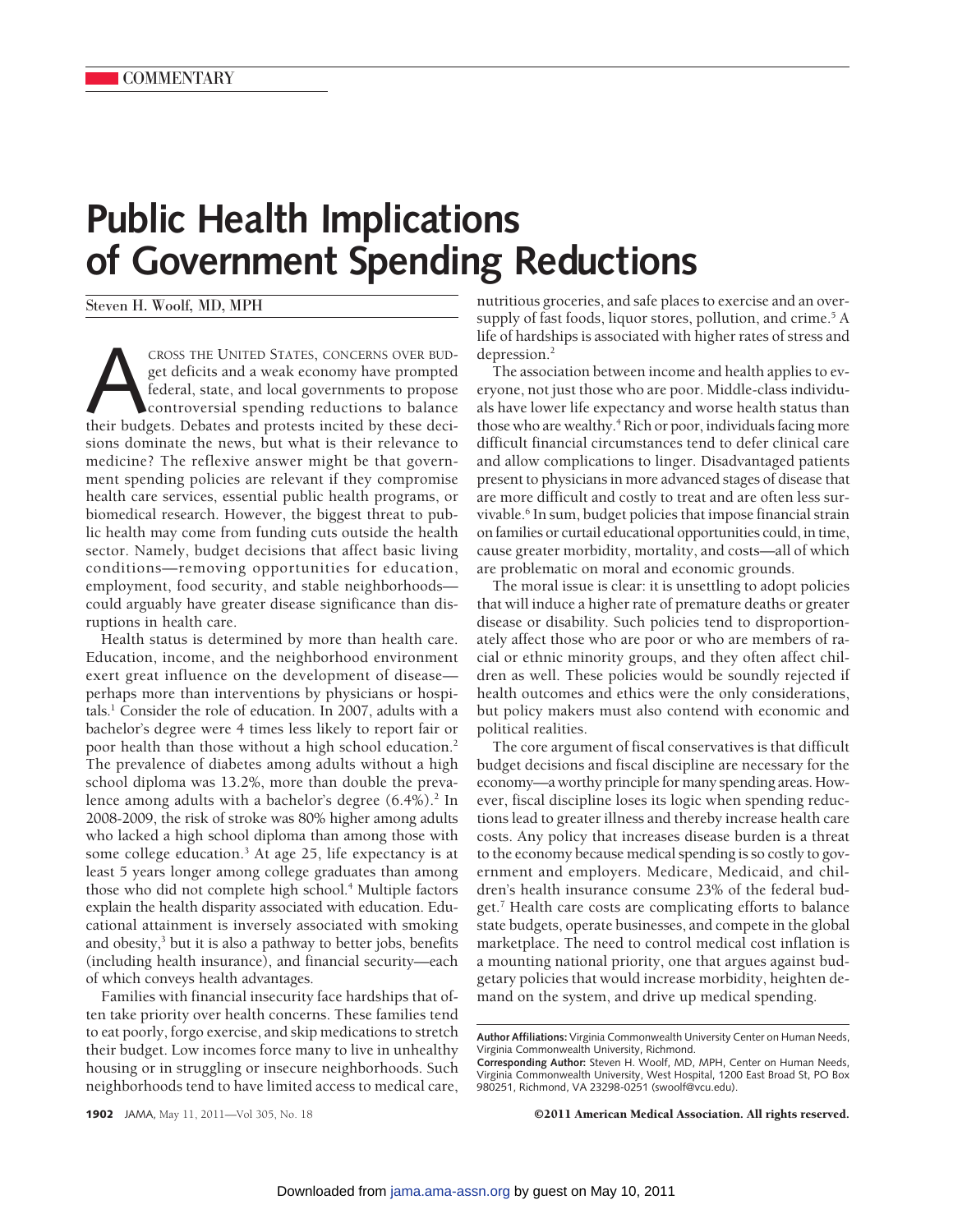That unwanted scenario is a potential outcome of the more austere budget cuts under current consideration, many of which would impose economic strain on families, weaken support for education, and allow neighborhood living conditions to become more unhealthy. The effect of these conditions on health, relative to medical care, is often underestimated. According to one estimate, giving every adult the mortality rate of those who attend college would save 7 times as many lives as those saved by biomedical advances.<sup>8</sup> It has been estimated that 25% of all deaths in Virginia between 1990 and 2006 might not have occurred if the entire population had experienced the mortality rate of those who lived in the state's most affluent counties and cities.<sup>9</sup>

In the United States, the adverse socioeconomic conditions that are linked with mortality have become more prevalent in the past decade, especially with the economic recession. Between 2007 and 2009, median household income decreased from \$51 965 to \$49 777, down from a peak of \$52 388 in 1999.10 Between 2000 and 2009, the number of households with food insecurity increased from 10 million to 17 million.<sup>10</sup> The percentage of individuals with severe housing costs burdens (spending more than 50% of their income on housing) increased from 13% in 2001 to more than 18% in 2009.10 The number of homeless individuals in families requiring shelters or transitional housing increased from 474 000 in 2007 to 535 000 in 2009.10 The poverty rate increased from 11.3% in 2000 to 14.3% in 2009, its highest percentage since 1994 and the largest absolute number on record.10

It is reasonable to predict that the population's exposure to these conditions will eventually result in some increase in the prevalence and severity of major illnesses, a trend that would place greater demands on the health care system. Already, emergency departments and hospitals are noting the recession's effect on admissions for uncontrolled diabetes and heart failure. Lasting effects may take years to document. Many of today's children could endure greater illness decades hence and a shorter life expectancy because they grew up during current conditions. This dismal forecast bears attention from health care leaders, who must prepare capacity plans for the wave of patients that a distressed economy would push into the system, and from politicians and economists,

who must consider how that care will be financed by a system already too expensive to sustain.

Amid these conditions, it is fair to ask whether now is the right time to cut programs that sustain living conditions for good health and that protect US residents from losing their jobs, income, education, and food. The answer may be disappointing, as the downstream effects on illness and spending may not be enough to outweigh the budgetary pressures of the present, but the question should at least be posed and the tradeoffs discussed. Too often, policy makers and the public fail to recognize the connection between social and health policies, and this seems true again as proponents and critics of current budget reforms wage their debate. When policies could claim lives, exacerbate illnesses, and worsen the economic crisis, these ramifications should at least be discussed.

**Conflict of Interest Disclosures:** The author has completed and submitted the ICMJE Form for Disclosure of Potential Conflicts of Interest and none were reported. Funding/Support: This Commentary cites research by the Virginia Commonwealth University Center on Human Needs that was funded by the Robert Wood Johnson Foundation (grant 63408) and the statistics were compiled by the Center on Human Needs' Project on Societal Distress, which is supported by the W. K. Kellogg Foundation (grants P3008553, P3011306, and P3015544). **Role of the Sponsor:** The W. K. Kellogg Foundation and Robert Wood Johnson

Foundation had no role in the preparation, review, or approval of the manuscript.

#### **REFERENCES**

**1.** Woolf SH. Social policy as health policy. *JAMA*. 2009;301(11):1166-1169. **2.** Pleis JR, Lucas JW. Summary health statistics for US adults: National Health In-

terview Survey 2007. *Vital Health Stat 10*. 2007;(240):1-159.

**3.** National Center for Health Statistics. *Health, United States, 2010: With Special Feature on Death and Dying.* Hyattsville, MD: National Center for Health Statistics; 2011.

**4.** Braveman P, Egerter S. *Overcoming Obstacles to Health: Report From the Robert Wood Johnson Foundation to the Commission to Build a Healthier America.* Princeton, NJ: Robert Wood Johnson Foundation; 2008.

**5.** Miller WD, Pollack CE, Williams DR. Healthy homes and communities: putting the pieces together. *Am J Prev Med*. 2011;40(1 suppl 1):S48-S57.

**6.** Singh GK, Miller BA, Hankey BF, Edwards BK. Area socioeconomic variation in US cancer incidence, mortality, stage, treatment, and survival 1975-1999. In: *NCI Cancer Surveillance Monograph Series, Number 4*. Bethesda, MD: National Cancer Institute; 2003. NIH publication 03-5417.

**7.** Office of Management and Budget. *Fiscal Year 2012 Budget of the US Government.* Washington, DC: Executive Office of the President of the United States; 2011.

**8.** Woolf SH, Johnson RE, Phillips RL Jr, Philipsen M. Giving everyone the health of the educated: an examination of whether social change would save more lives than medical advances. *Am J Public Health*. 2007;97(4):679-683.

**9.** Woolf SH, Jones RM, Johnson RE, Phillips RL Jr, Oliver MN, Vichare A. Avertable deaths in Virginia associated with areas of reduced household income. *Am J Public Health*. 2010;100:750-755.

**10.** Virginia Commonwealth University Center on Human Needs. VCU Project on Societal Distress. http://www.societaldistress.org/. Accessed March 22, 2011.

©2011 American Medical Association. All rights reserved. JAMA, May 11, 2011—Vol 305, No. 18 **1903**